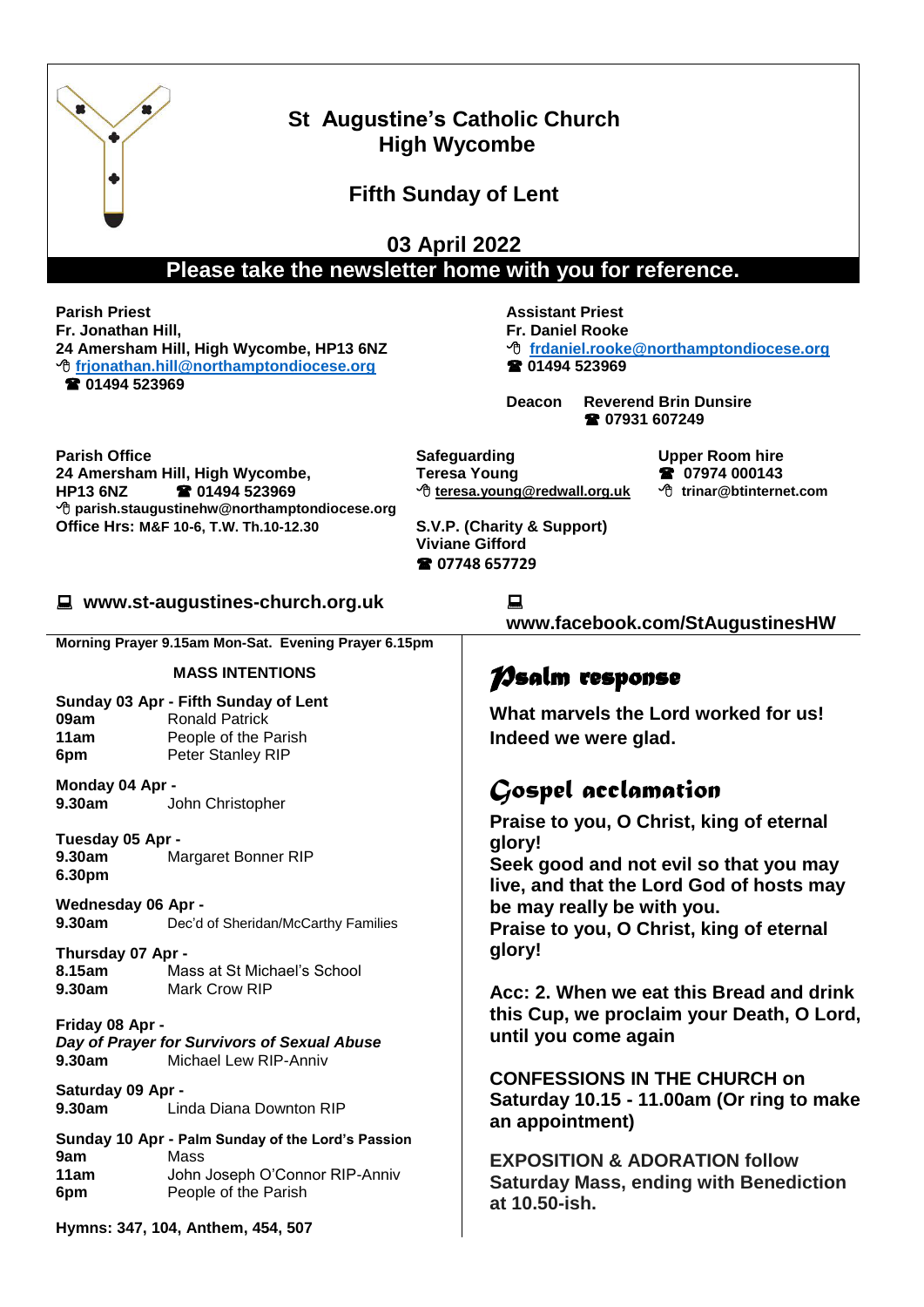#### **LAST SUNDAY'S COLLECTION: £629.60 + Standing Orders of £696**

## **COLLECTION: For 'Humanitarian Relief in Ukraine' £794.20. Many Thanks**

## **SAINT JOHN HENRY NEWMAN PARISH:**

Following the Missionaries of St Paul withdrawing their priests from our Diocese, several moves of priests are being made so as to cover the affected parishes. Fr Benedetto will be moving to Raunds and Thrapston in Northamptonshire, while Fr Daniel and myself will be serving St Wulstan's and Our Lady of Grace as well as St Augustine's. This will begin on April 25th. Sunday Mass times will, of course, remain as normal but there may be some changes in weekday Masses as we seek to find out what can work best for all three churches. I am sure we will all be sorry to lose Fr Benedetto, but we also wish him every blessing in his new appointment.

**REPOSITORY:** We could really do with a volunteer to look after the Repository stall at the back of the church after Sunday Mass. Anyone able to do this after the 9.00 and/or the 11.00 please have a word with me. It doesn't necessarily need to be every week. It might be once a fortnight or once a month. If you would just like to find out just what is involved but aren't yet sure if you want to commit, do have a word.

#### **EASTER FLOWERS: Next Sunday there will be a retiring collection to cover the cost of the Church Flowers for Easter.**

**EUCHARISTIC MINISTERS:** Any of our Extraordinary Ministers of the Eucharist willing to go back to being included on a rota please let me know. You would only be administering the Sacred Host at present, of course. If you prefer to wait a little longer, that is no problem.

**NEW e MAIL ADDRESS:** Fr Jonathan's new email is:

**frjonathan.hill@northamptondiocese.org**

**WE WELCOME:** Milan-Rose Mushigo who will be Baptised later today. As well as Kean who was Baptised and Confirmed last Friday at HMYOI Aylesbury.



**TEA AND COFFEE in the Upper Room** after the **11am Mass.** All are welcome, but please do not block anyone in, in the Car Park. All proceeds will go towards **SVP**



**THE KNIGHTS OF ST.COLUMBA** is again providing Easter Posters for people to put in their windows, with "This is Holy Week" and "He is Risen" The posters will be available at the exits from Sunday

**CHORAL DIRECTOR, 2 YEAR FIXED TERM** 

**CONTRACT:** We are currently looking to recruit an outstanding Choral Director to help deliver the work of a new Singing Programme in diocesan schools, including in-class singing sessions, and both establishing and directing after-school choirs. The Singing Programme forms part of the National Schools Singing Programme, founded, and supported by the Hamish Ogston Foundation. The salary of this post has been funded for the first two years. The Choral Director will also work closely with others to contribute to the vision for liturgical music across the Diocese with particular emphasis on the Cathedral located in Northampton. For an informal discussion about the post, please contact Collette Curtis, Director of School Development via email on

**[collette.curtis@northamptondiocese.org](mailto:collette.curtis@northamptondiocese.org)** Full information for the position and an application form can be found by visiting **[https://northamptondiocese.org/jobs/](https://gbr01.safelinks.protection.outlook.com/?url=https%3A%2F%2Fnorthamptondiocese.org%2Fjobs%2F&data=04%7C01%7CHRAdmin%40northamptondiocese.com%7Cdf0aaf0f0af749330b9308d97798a628%7Ce9ac7f11de424aa3be33af9bb297480f%7C0%7C0%7C637672319760192061%7CUnknown%7CTWFpbGZsb3d8eyJWIjoiMC4wLjAwMDAiLCJQIjoiV2luMzIiLCJBTiI6Ik1haWwiLCJXVCI6Mn0%3D%7C1000&sdata=J8Ea5eNvlJeQNn6pWQ10DYchsPLYKdDSXW5p53cUJtk%3D&reserved=0) The closing date for applications is Tuesday 19th April. Interviews will take place on week commencing 25th April.**

**PARKING:** At present there is parking available at the **Old Registry, No.22 Amersham Hill,** but I am thinking about ending the agreement we have to use that, since it costs the Parish **£600 a quarter** but does not seem to be greatly used. If you have any thoughts on that, do let me know.

**STATIONS OF THE CROSS**: Every Saturday at 5pm during Lent.

#### **PENITENTIAL SERVICES Tuesday 12 April**  St Teresa's, Beaconsfield - 8pm **Wednesday 13 April** St Augustine's, High Wycombe - 7.30pm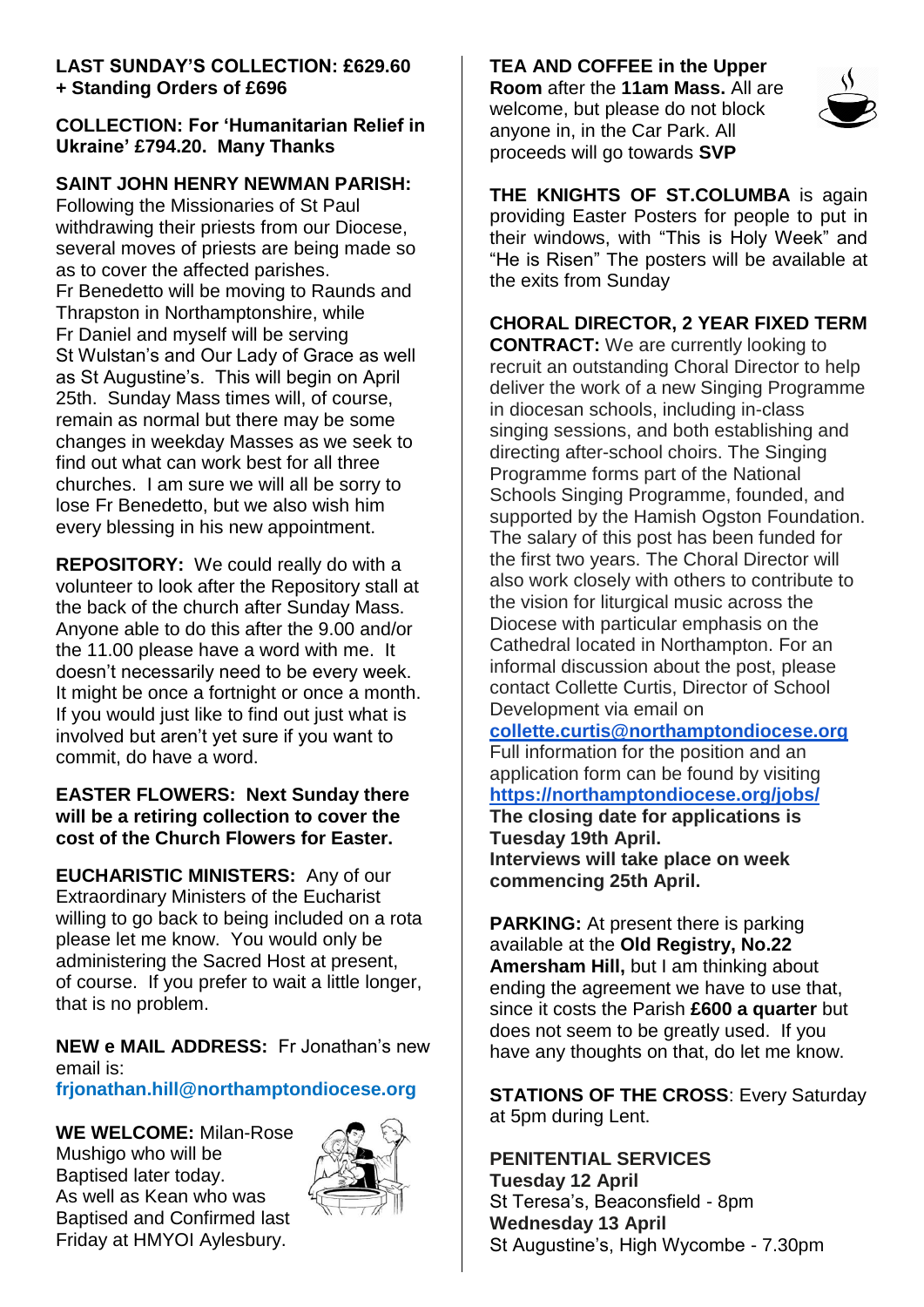#### **ONLINE ROSARY**

All welcome. Thursday evenings 7.45 - 9pm via Zoom. Please feel free to join in on a flexible basis. For joining details, contact Deacon Brin on 07931



607249 or email brin.dunsire@gmail.com

**THE PASSAGE**, a Catholic charity working with homeless people is raising funds through the Big Give a matched giving scheme. **Every £1 donated online by 12.00 noon on Tuesday 19 April makes £2 and £2.25** if you are a taxpayer through Gift Aid. Please visit**: <https://bit.ly/BigGiveMarch22>** to support the campaign. The campaign 'It takes more than a house to make a home' focuses on the services we provide to people who have been homeless in their journey to being happily settled in a new home. The Passage would be very grateful for your support. For questions about the campaign or assistance making a donation please ring 020 7592 1856.

**RIGHT TO LIFE: 3rd** - "We pray for all unborn children diagnosed with disabilities, we pray for protection for them and their mothers from the pressures of society to have an abortion, and that they would instead experience overwhelming support by all who surround them. Lord hear us"

#### **CHURCH CLEANING ROTA (in the Porch)**

06/04/22 Sandra Pauline Tony 13/04/22 Winston & Ciya 23/04/22 Valentina & Catherine 27/04/22 Maria, Noreen & Liz

## **CHAPLAINCY AND PASTORAL SUPPORT**

**ASSISTANT** required for St Paul's Catholic School in Milton Keynes. Full details in the Porch. Closing date for applications Tuesday 19 April 2022 at 9am.

**A FUND-RAISING EVENING** is being planned at All Saints Church for **Friday 22 April at 7.30pm** in Aid of Ukraine. The Organisers would very much like to hear from any Polish or Ukrainian musicians who might like to take part. For information please call Avril Thompson on 07773333605

#### **WANT TO GIVE YOUR MARRIAGE A**

**BOOST**: Treat yourselves to a life changing Marriage Encounter Experience. Our next experiences are 14th & 21st May, 11-12th June. Visit [WWME.org.uk](http://wwme.org.uk/) for more details and booking. A great marriage, lifts your family, Parish and personal happiness. Please see Poster in the Porch.

As part of our diocese desire to reach out to all those who have suffered any kind of abuse within our Church, you are all invited to join **Bishop David at the opening of our Healing Garden at Northampton Cathedral at 3.00pm on Sunday 15th May**. We hope that the garden will be a place that provides spiritual and emotional calming relief, reduce stress and anxiety and improve a person's sense of well-being and hopefulness. The garden has been designed and created by our diocesan safeguarding team, the healing and reconciliation group and the Hope Centre. Poster in the porch.

More information can be found here: **[https://northamptondiocese.org/healing](https://northamptondiocese.org/healing-garden/)[garden/](https://northamptondiocese.org/healing-garden/)**

**ST MICHAEL'S - INVIGILATORS FOR THE SUMMER SERIES OF PUBLIC EXAMS St Michael's Catholic School** urgently need a number of invigilators to complete the team for the public exams in the summer, starting **16 May**. If you are interested in joining us please email [exams@stmichaelscs.org](mailto:exams@stmichaelscs.org) for more information. Full training will be given. Please pass this information on to family, friends and students who may be interested on their return from university for the summer

**PILGRIMAGE TO THE HOLY LAND**: Join Fr John McGowan from **6 to 13 June 2022**; two nights in Tiberias, two nights in Bethlehem and three nights in Jerusalem. **The price is £1,499 per person**. Single room £449 per person. To book please contact Clare at Tangney Tours by email to: [sales@tangney-tours.com](mailto:sales@tangney-tours.com) or by phone on 01732 886666. www.tangney-tours.

**REGISTRATION FORMS** for new parishioners are on the notice board in the porch.